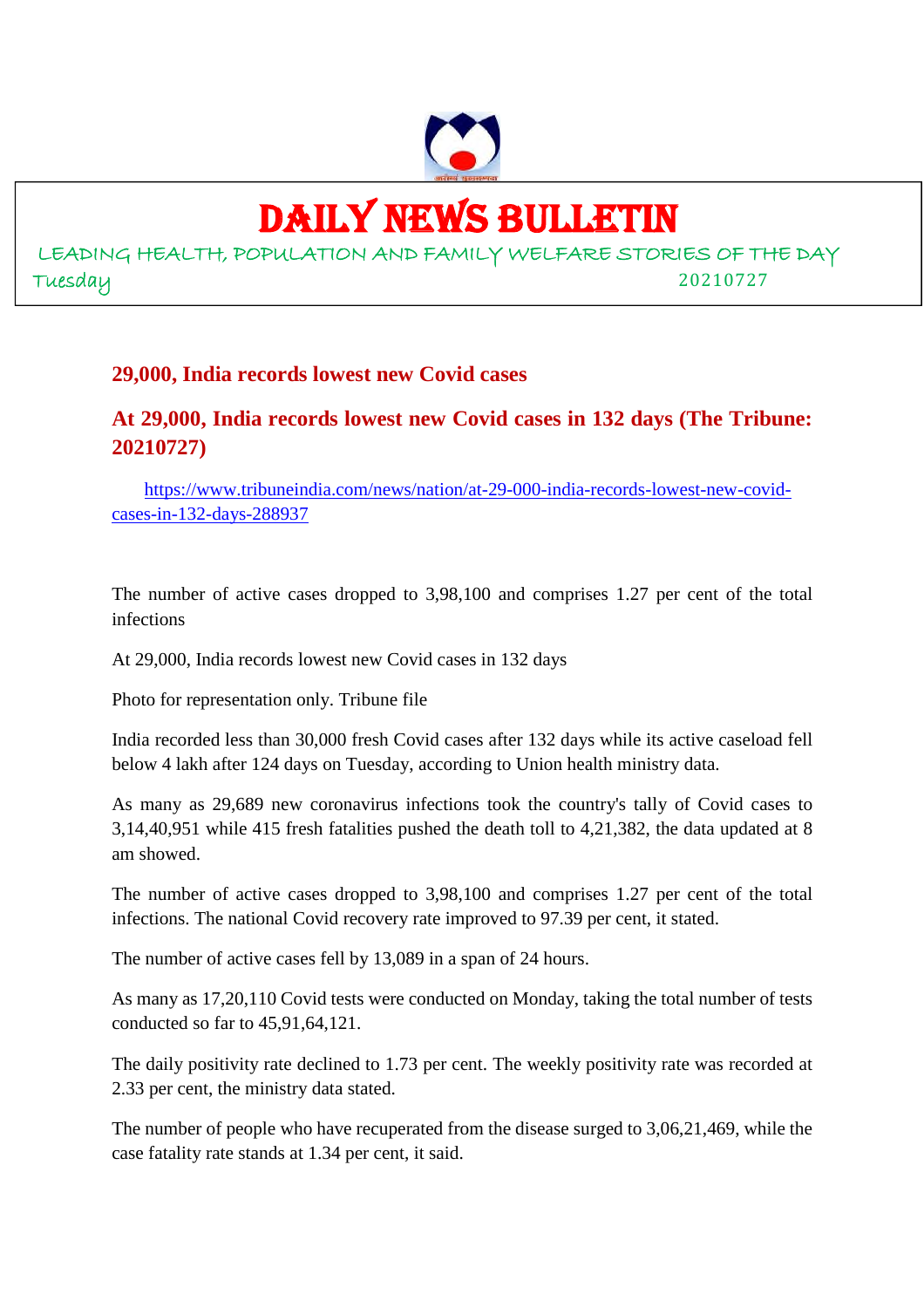The total number of Covid vaccine doses administered so far as part of the nationwide vaccination drive has reached 44.19 crore.

The 415 new fatalities include 135 from Kerala, 62 from Odisha and 53 from Maharashtra.

A total of 4,21,382 deaths have been reported so far in the country, including 1,31,605 from Maharashtra, 36,405 from Karnataka, 33,937 from Tamil Nadu, 25,044 from Delhi, 22,750 from Uttar Pradesh and 18,085 from West Bengal. PTI

#### **Covid vaccine drive**

### **No timeline for completion of Covid vaccine drive: Govt (The Tribune: 20210727)**

https://www.tribuneindia.com/news/coronavirus/no-timeline-for-completion-of-covidvaccine-drive-govt-287258

Bharat Biotech ends MoU with Brazilian partners

No timeline for completion of Covid vaccine drive: Govt

A health worker administers vaccine in Delhi. Photo: Mukesh Aggarwal

The government on Friday informed Parliament that no fixed timeline could be indicated at present for the completion of the Covid vaccination drive, but the expectation was to cover the adult population of 90 crore by December this year.

Responding to a questions by Congress MP Rahul Gandhi, who asked whether the government proposed to complete the exercise of full vaccination of all adults by 2021 end, Minister of State for Health Bharati Panwar said, "The Covid-19 vaccination is an ongoing and dynamic process, which is being guided by National Expert Group on Vaccine Administration for Covid-19 on the basis of concurrent scientific evidence. In view of the dynamic and evolving nature of the pandemic, no fixed timeline at present can be indicated for the completion of the vaccination drive, however, it is expected that beneficiaries aged 18 years and above will be vaccinated by December 2021."

The government said between August 2021 to December 2021, a total of 135 crore doses of Covid-19 vaccine were expected to be available.

Asked if there was delay in reaching agreements with domestic vaccine makers, the health ministry said no.

Health Minister Mansukh Mandaviya said the government was in talks with Pfizer for import of the vaccine and added that Covid inoculation was not a matter of politics.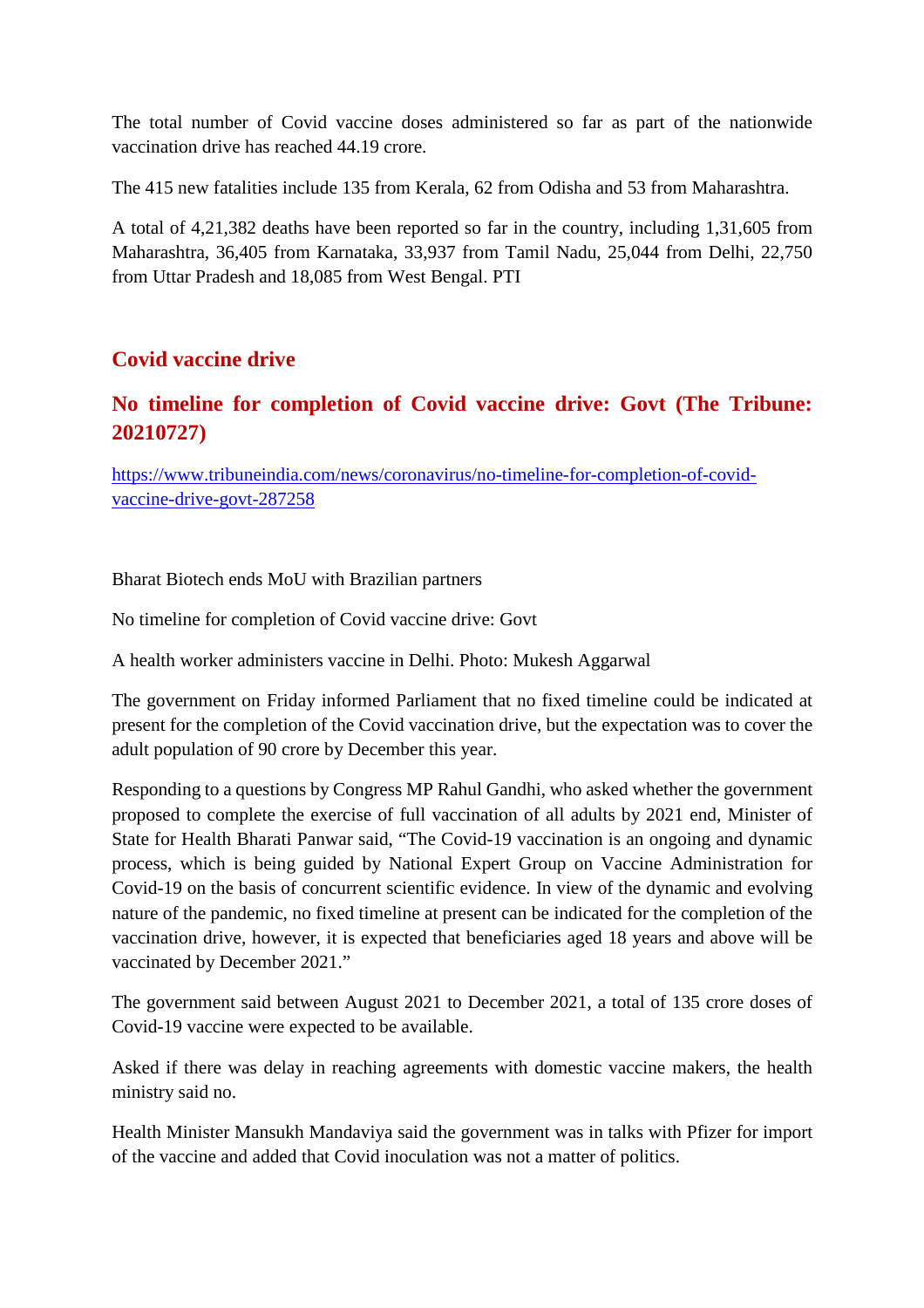#### **Covid: The reason cases are rising among the double vaccinated**

# **Covid: The reason cases are rising among the double vaccinated – it's not because vaccines aren't working (The Tribune: 20210727)**

https://www.tribuneindia.com/news/coronavirus/covid-the-reason-cases-are-rising-amongthe-double-vaccinated-%E2%80%93-its-not-because-vaccines-arent-working-287131

Covid vaccines are extremely effective, but none 100 per cent so

Covid: The reason cases are rising among the double vaccinated – it's not because vaccines aren't working

There are several factors at play that explain why such a high proportion of cases are in the fully vaccinated.

Sir Patrick Vallance, the UK's chief scientific adviser, has announced that 40 per cent of people admitted to hospital with Covid in the UK have had two doses of a coronavirus vaccine. At first glance, this rings very serious alarm bells, but it shouldn't. The vaccines are still working very well.

There are several factors at play that explain why such a high proportion of cases are in the fully vaccinated.

Covid vaccines are extremely effective, but none 100 per cent so. This itself isn't surprising – flu vaccines aren't 100 per cent effective either.

Yet in the US alone flu vaccines are estimated to prevent millions of cases of illness, tens of thousands of hospitalisations and thousands of deaths every year. The Covid vaccines are doing the same in the UK right now – all one has to do is compare the curves from the winter wave with those from this summer.

As cases are rising, hospitalisations and deaths are rising too, but not at anywhere near the same level as they were in the winter. In the second half of December 2020 – a time when UK case rates were similar to what they are now – about 3,800 people were being admitted to hospital with Covid each day.

The average now is around 700. So though that's still higher than we wish it was, it's a lot lower than it was the last time we had this many infections.

Covid is also growing among the vaccinated because the number of people in the UK who have had both doses is continuing to rise. At the time of writing, 88 per cent of UK adults have had a first dose and 69 per cent a second. As more and more of the population is vaccinated, the relative proportion of those with Covid who have had both jabs will rise.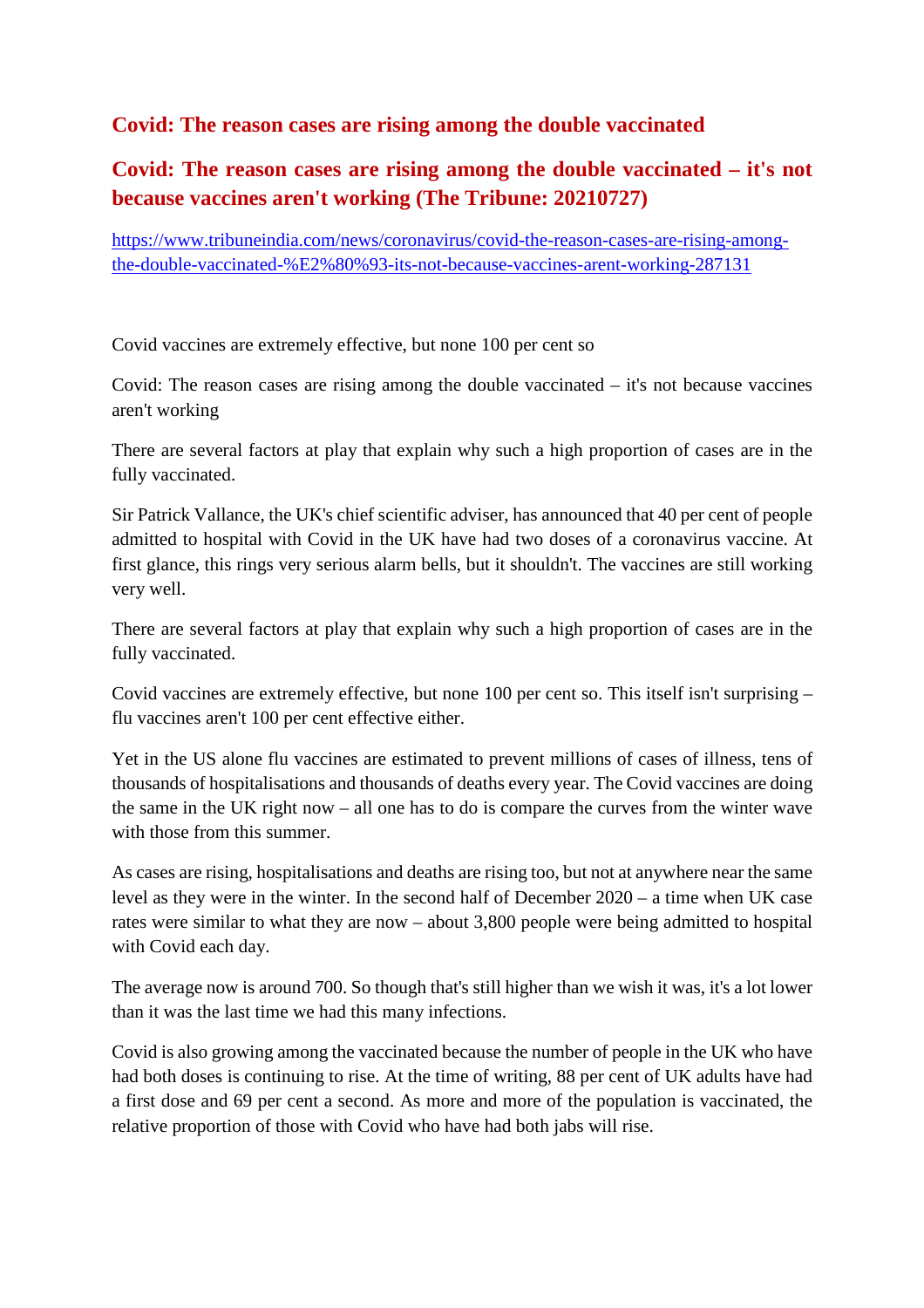If you imagine a hypothetical scenario in which 100 per cent of the population is double vaccinated, then 100 per cent of people with Covid, and in hospital with Covid, will also have had both jabs. As with deaths, this doesn't mean the vaccine isn't working. It just means the vaccine rollout is going very well.

We also need to remember that the vaccine rollout in the UK has systematically targeted people at the highest risk from Covid.

Older people and people with health conditions that make them more vulnerable were the first to get vaccinated. Once vaccinated, these people (including me) are at much lower risk from Covid than they would have been otherwise – but they are still at risk.

That means that when we compare people with both vaccinations being hospitalised to those who haven't had both doses, we aren't comparing like with like. People with both vaccinations are more likely to have been at greater risk from COVID in the first place. This makes them both more likely to be hospitalised and more likely to have already received both of their vaccine doses.

Is Covid different in the vaccinated?

The latest data from Public Health England suggests that against the delta variant, which is now dominant in UK, two doses of any of the vaccines available in Britain are estimated to offer 79 per cent protection against symptomatic Covid and 96 per cent protection against hospitalisation.

We don't have clear estimates yet from Public Health England on the level of protection against death caused by the delta variant – fortunately, this is partly driven by the fact deaths have been relatively low during this third wave in the UK.

But for the alpha variant, Public Health England data estimates the Pfizer vaccine to be between 95 per cent and 99 per cent effective at preventing death from Covid-19, with the AstraZeneca vaccine estimated to be between 75 per cent and 99 per cent effective. The evidence we have so far doesn't suggest that the delta variant substantially changes this picture.

There's lots we still need to learn about how people with both vaccine doses respond to getting infected with the virus. The UK's Covid Symptom Study is looking at this.

One of the key questions that remain is who is at most risk. Emerging data – released in a preprint, so yet to be reviewed by other scientists – suggests people who are overweight or obese, poorer people, and people with health conditions causing frailty seem to be more likely to get infected after having both jabs.

The preprint also suggests that age itself doesn't seem to affect chances of developing Covid after being vaccinated, nor does having a long-term condition such as asthma, diabetes or heart disease – but we need more data on this to be sure of these findings.

Generally, the Covid Symptom Study has found that people report the same Covid symptoms whether or not they've been vaccinated, but that people who've been vaccinated have fewer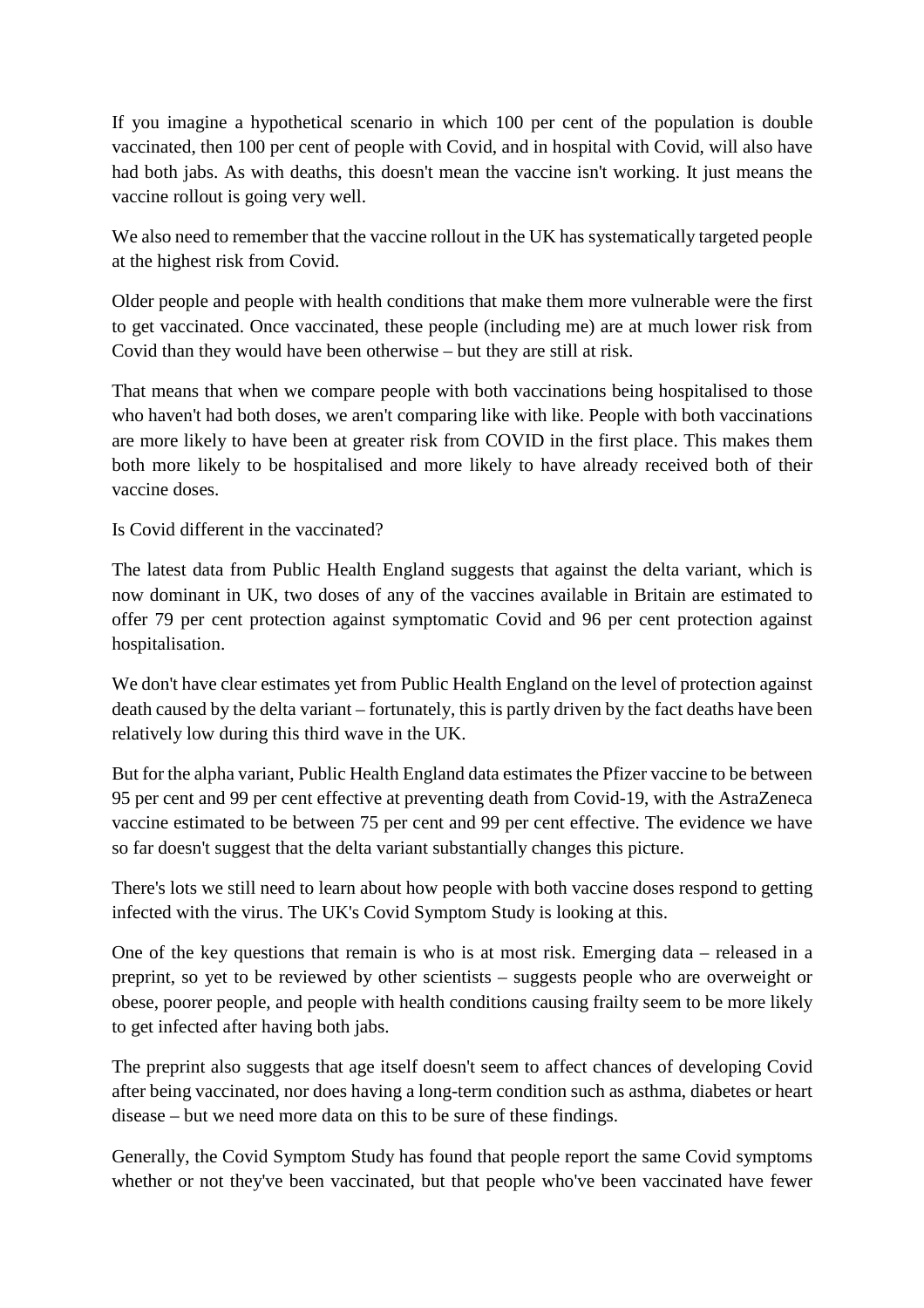symptoms over a shorter period of time, suggesting less serious illness. The most commonly reported symptoms in people who had had both doses were headache, runny nose, sneezing, sore throat and loss of smell. (The Conversation)

#### **Delta variant**

#### **Covid: Study finds lower antibody activity against delta variant at single dose, but vaccines still work(The Tribune: 20210727)**

https://www.tribuneindia.com/news/coronavirus/covid-study-finds-lower-antibody-activityagainst-delta-variant-at-single-dose-but-vaccines-still-work-286692

Monoclonal antibodies are engineered by pharmaceutical companies to target a single part of the spike protein

Covid: Study finds lower antibody activity against delta variant at single dose, but vaccines still work

Chris Whitty, the chief medical officer for England, recently announced that the delta variant is no longer of concern because it now comprises 98 per cent of new cases in the country and is therefore "the normal variant".

This virus has spread to at least 90 countries and is 50 per cent more transmissible than the alpha variant (the variant first identified in Kent), which is around 50 per cent more transmissible than the original coronavirus that caused the pandemic.

With cases rising exponentially and restrictions lifted, it is important to understand how well the vaccines are faring against the delta variant.

A new study from the Pasteur Institute in France found that the delta variant is less sensitive to neutralising antibodies (the Y-shaped proteins that latch onto the coronavirus and stop it from entering our cells). The researchers compared three "variants of concern" – alpha, beta and delta – for their sensitivity to different sets of antibodies:—antibodies used as drugs to treat people with Covid (monoclonals)—antibodies from infected people six months after they recovered—antibodies from vaccinated people who were previously infected—antibodies from vaccinated people who had not been infected.

Monoclonal antibodies are engineered by pharmaceutical companies to target a single part of the spike protein. The researchers used four of these monoclonals to test the different viruses. The alpha variant continued to be neutralised by all four monoclonals. And the delta variant was neutralised by three out of four. But the beta variant, which is known to be the most difficult to neutralise, had lost sensitivity to two out of four monoclonals.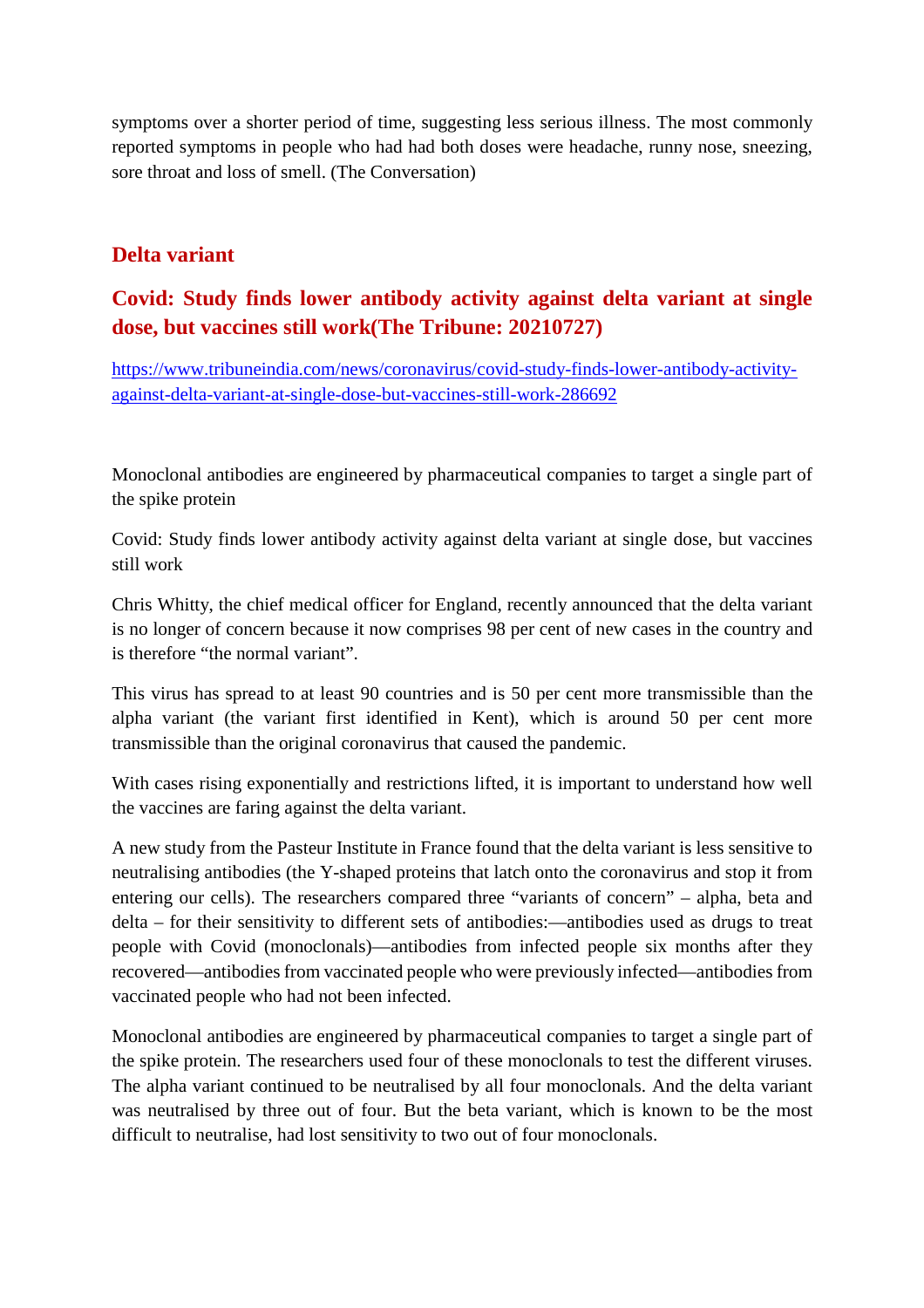Thankfully, our immune system makes a remarkable array of antibodies against different parts of the virus proteins. This is known as a "polyclonal response". Do these polyclonal antibodies contain neutralising antibodies that prevent delta variant infection?

To find out, the researchers drew blood from a small group (56 people) six months after they recovered from Covid.

They found a four to sixfold reduction in the neutralisation of the beta and delta variants compared with the alpha variant. This does not mean that people are more susceptible to infection with the new variants; immune protection is not merely defined by antibodies. However, it does mean that the beta and delta variants are sufficiently different from previous viruses to affect the immune response.

Encouragingly, when previously infected people were vaccinated (Pfizer, AstraZeneca or Moderna vaccines), they all showed an increase in neutralising antibodies against all three variants. A single dose of vaccine was enough to boost neutralising responses to the delta variant.

These findings chime with recent work from the University of Oxford and Public Health England (PHE), and with studies that have yet to be published.

The results were not so encouraging for those who received one dose of vaccine in the absence of a previous infection. The Oxford group reported that a single dose of vaccination conferred poor neutralising antibodies against the delta variant. This was also the case in the French study for both Pfizer and AstraZeneca vaccines at ten weeks after vaccination.

Both peer-reviewed studies showed that booster vaccinations had the desired effect of increasing neutralisation against the delta variant, albeit at lower efficacy compared with the alpha variant.

What it means for immune protection

These studies show that our vaccines are still effective against these variants. Further data from PHE and from a Canadian study that awaits peer review show substantial vaccine-induced antibody activity against the delta variant.

In real-life terms, there is a significant reduction in hospitalisations and deaths due to Covid in the UK this summer, compared with similar rising cases last autumn.

The advanced UK vaccination rollout is sparing us the severe effect of the fast-spreading delta variant, so far. But will we be spared thousands of new long-Covid sufferers in the aftermath of the rising infections? Scientists don't yet know the effect of vaccines on preventing long Covid, but it is known that mild infection can lead to long Covid.

Vaccine coverage in the UK and worldwide is not enough to achieve herd immunity, which is important to protect those who can't be vaccinated. Under the circumstances, we need to curb transmission to prevent further variant mutations from incapacitating the vaccines.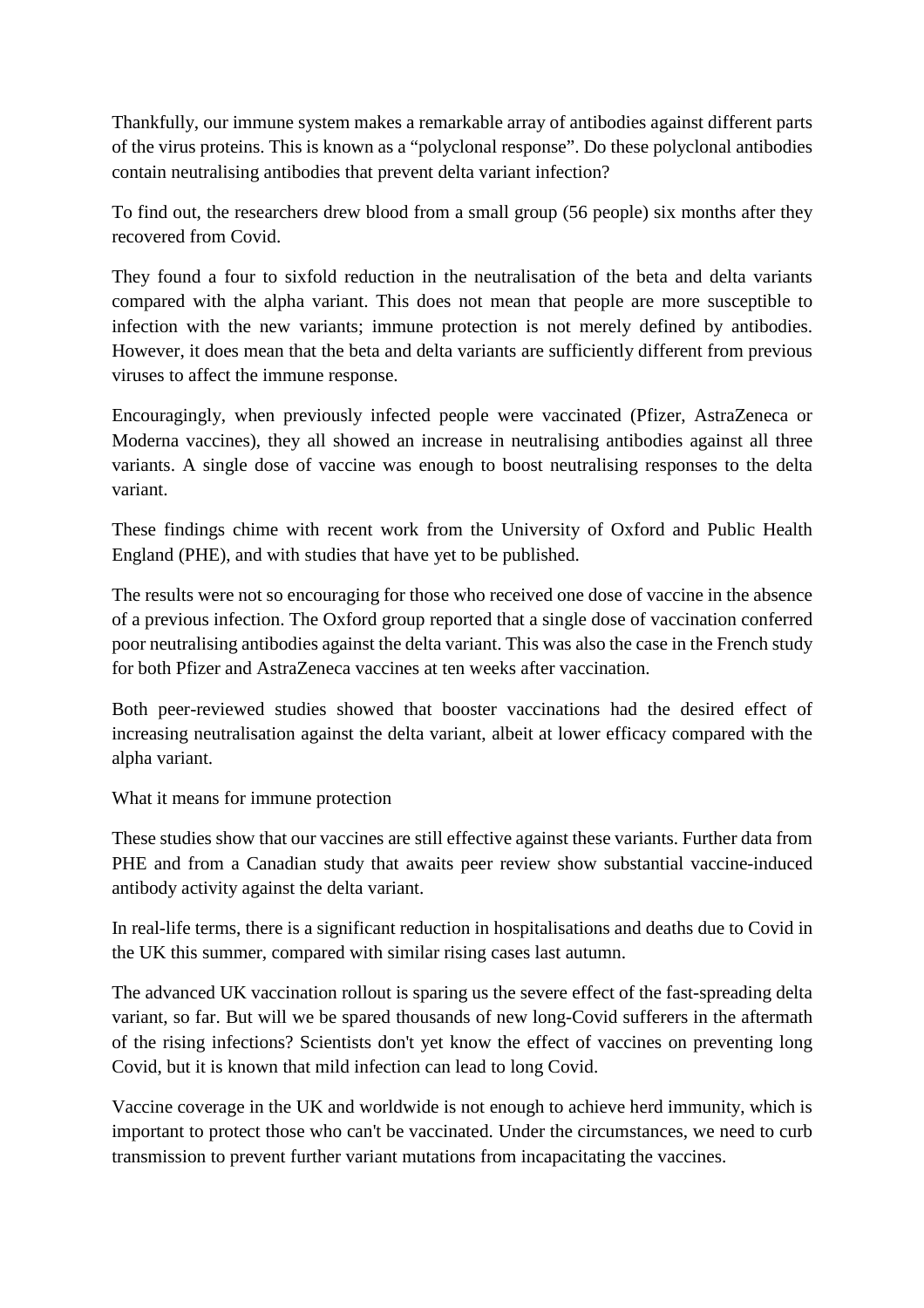Continuing surveillance of our antibodies' effectiveness against new variants is critical to determine when we need further booster vaccinations and when we need to update our vaccines. As schools are closing and many of us are getting ready for our summer holidays, it is important to continue to take sensible precautions and ensure that our vaccines remain effective for longer. — PTI

#### **Covid-19 origin**

#### **China rejects WHO plan for study of Covid-19 origin (The Tribune: 20210727)**

https://www.tribuneindia.com/news/coronavirus/china-rejects-who-plan-for-study-of-covid-19%C2%A0origin-286660

The WHO this month proposed a second phase of studies into the origins of the coronavirus in China

The Wuhan Institute of Virology in the eye of the storm over Covid-19. Reuters file photo

China rejected on Thursday a World Health Organization (WHO) plan for a second phase of an investigation into the origin of the coronavirus, which includes the hypothesis it could have escaped from a Chinese laboratory, a top health official said.

The WHO this month proposed a second phase of studies into the origins of the coronavirus in China, including audits of laboratories and markets in the city of Wuhan, calling for transparency from authorities.

"We will not accept such an origins-tracing plan as it, in some aspects, disregards common sense and defies science," Zeng Yixin, vice minister of the National Health Commission (NHC), told reporters.

Zeng said he was taken aback when he first read the WHO plan because it lists the hypothesis that a Chinese violation of laboratory protocols had caused the virus to leak during research.

"We hope the WHO would seriously review the considerations and suggestions made by Chinese experts and truly treat the origin tracing of the Covid-19 virus as a scientific matter, and get rid of political interference," Zeng said.

China opposed politicising the study, he said.

The origin of the virus remains contested among experts.

The first known cases emerged in the central Chinese city of Wuhan in December 2019. The virus was believed to have jumped to humans from animals being sold for food at a city market.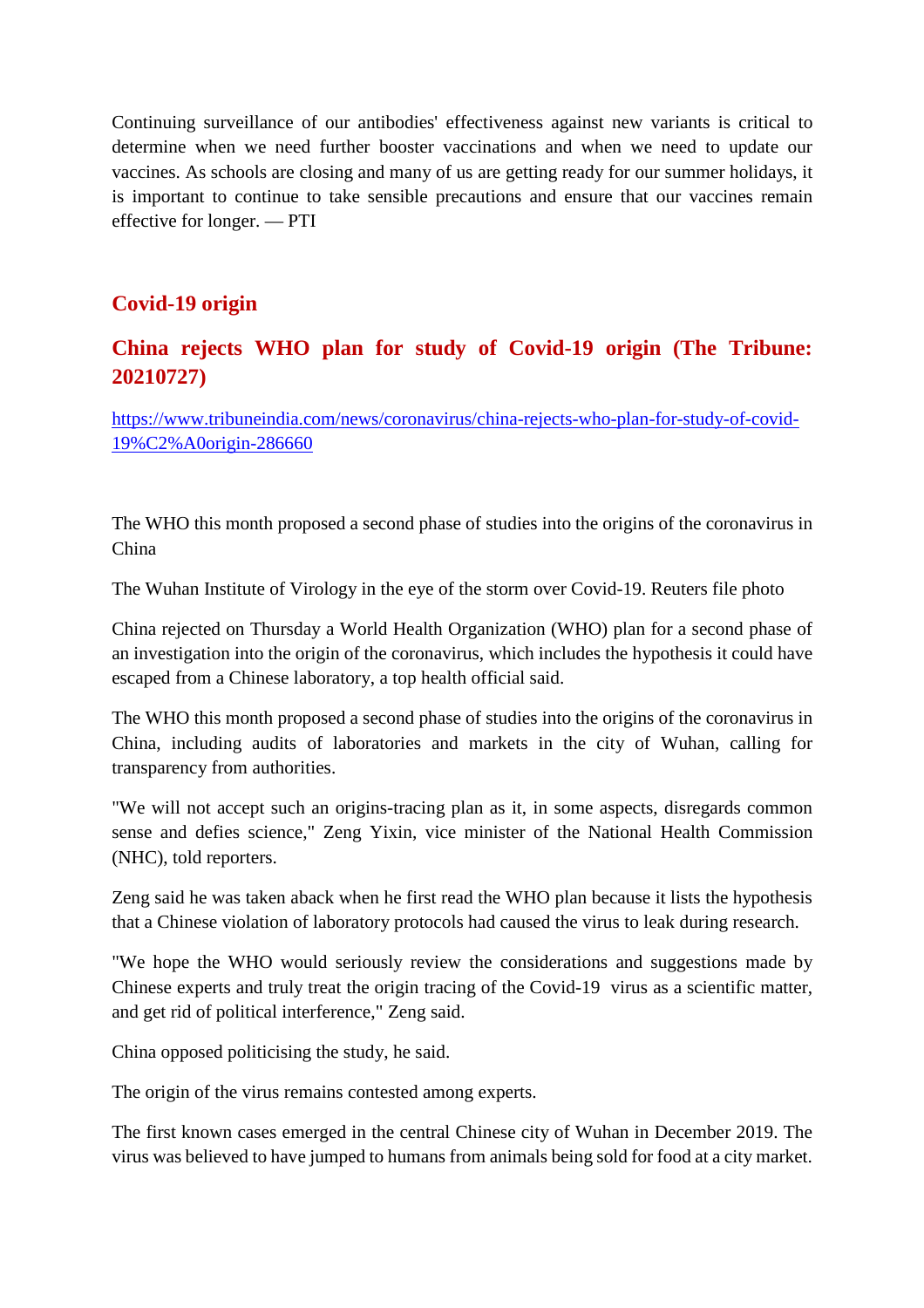In May, U.S. President Joe Biden ordered aides to find answers to questions over the origin saying that U.S.

intelligence agencies were pursuing rival theories potentially including the possibility of a laboratory accident in China.

Zeng, along with other officials and Chinese experts at the news conference, urged the WHO to expand origin-tracing efforts beyond China to other countries.

"We believe a lab leak is extremely unlikely and it is not necessary to invest more energy and efforts in this regard," said Liang Wannian, the Chinese team leader on the WHO joint expert team.

However, Liang said the lab leak hypothesis could not be entirely discounted but suggested that if evidence warranted, other countries could look into the possibility it leaked from their labs. Reuters

## **Covid positivity rate (The Asian Age: 20210727)**

http://onlineepaper.asianage.com/articledetailpage.aspx?id=15733415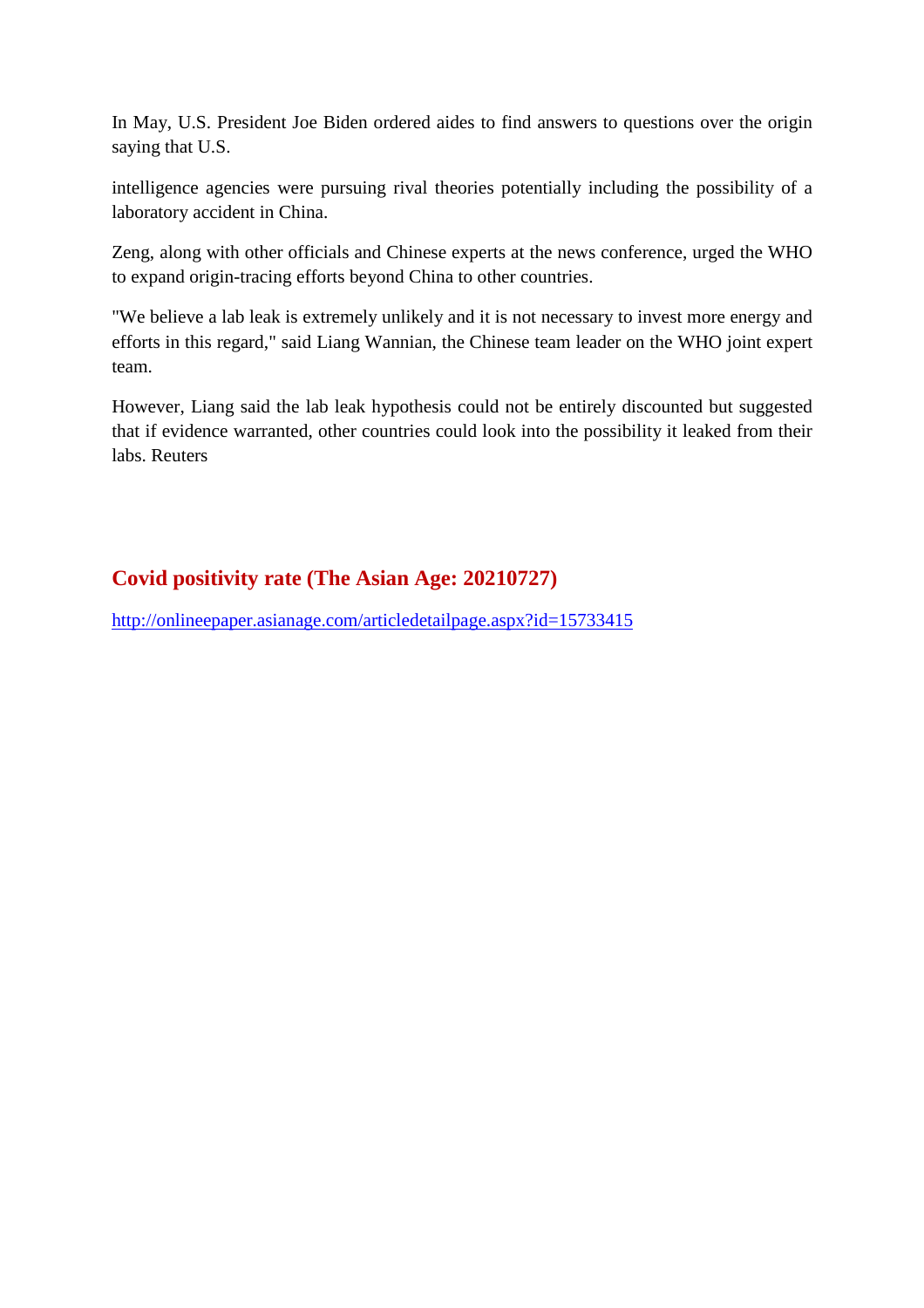# Covid positivity rate rises after 35 days; 39,361 cases reported

**AGE CORRESPONDENT** NEW DELHI, JULY 26

With 39,361 people testing positive for Coronavirus in a day, India's total tally of Covid-19 cases rose to 3,14,11,262, while the daily positivity was recorded above three per cent after 35 days, according to the<br>Union health ministry data updated on Monday.

Over 3.09 crore unutilised Covid-19 vaccine doses are still available with the states, UTs and private hospitals. The Covid-19 death toll climbed to 4,20,967 with 416 fresh fatalities.

The active cases have increased to 4,11,189 and comprise 1.31 per cent of the total infections. The national Covid recovery rate was recorded at 97.35 per cent, the data updated at 8 am showed. An increase of 2,977 cases has been recorded in the active Covid-19 caseload in a span of 24 hours.

# India adds 39,361 fresh Covid Cases, 416 fatalities in 24 hrs

MUMBAI, JULY 26

Maharashtra on Monday added yet another feather to its cap by becoming the first state in the country to administer both the doses of Covid vaccines to more than one crore people. Over 3.16 crore people have been given the first dose of the vaccine.

More than 4.16 crore doses have been administered in Maharashtra with over a crore fully

As many as 11,54,444 tests were conducted on Sunday taking the total cumulative tests conducted so far for detection of Covid-19 in the country to 45,74,44,011. The daily positivity rate has increased to 3.41 per cent and the weekly positivity rate was inoculated. On Monday,<br>nearly four lakh people were administered the vaccines, said Dr Pradeep Vyas, additional chief secretary (health).

A total of 1.7 crore beneficiaries in the age group of 45 and above have been given the first vaccine shot, while 74.28 lakh have received both the doses. In the 18-44 age group, total 1.04 crore people have got the first dose, while 4.5 lakh have received both the shots.

recorded at 2.31 per cent, according to the ministry.

The number of people who have recuperated from the disease surged to 3,05,79,106 while the case fatality rate stands at 1.34 per cent. Cumulative vaccine doses administered so far has reached 43.51 crore.

#### **Vaccine Goals (The Asian Age: 20210727)**

http://onlineepaper.asianage.com/articledetailpage.aspx?id=15732720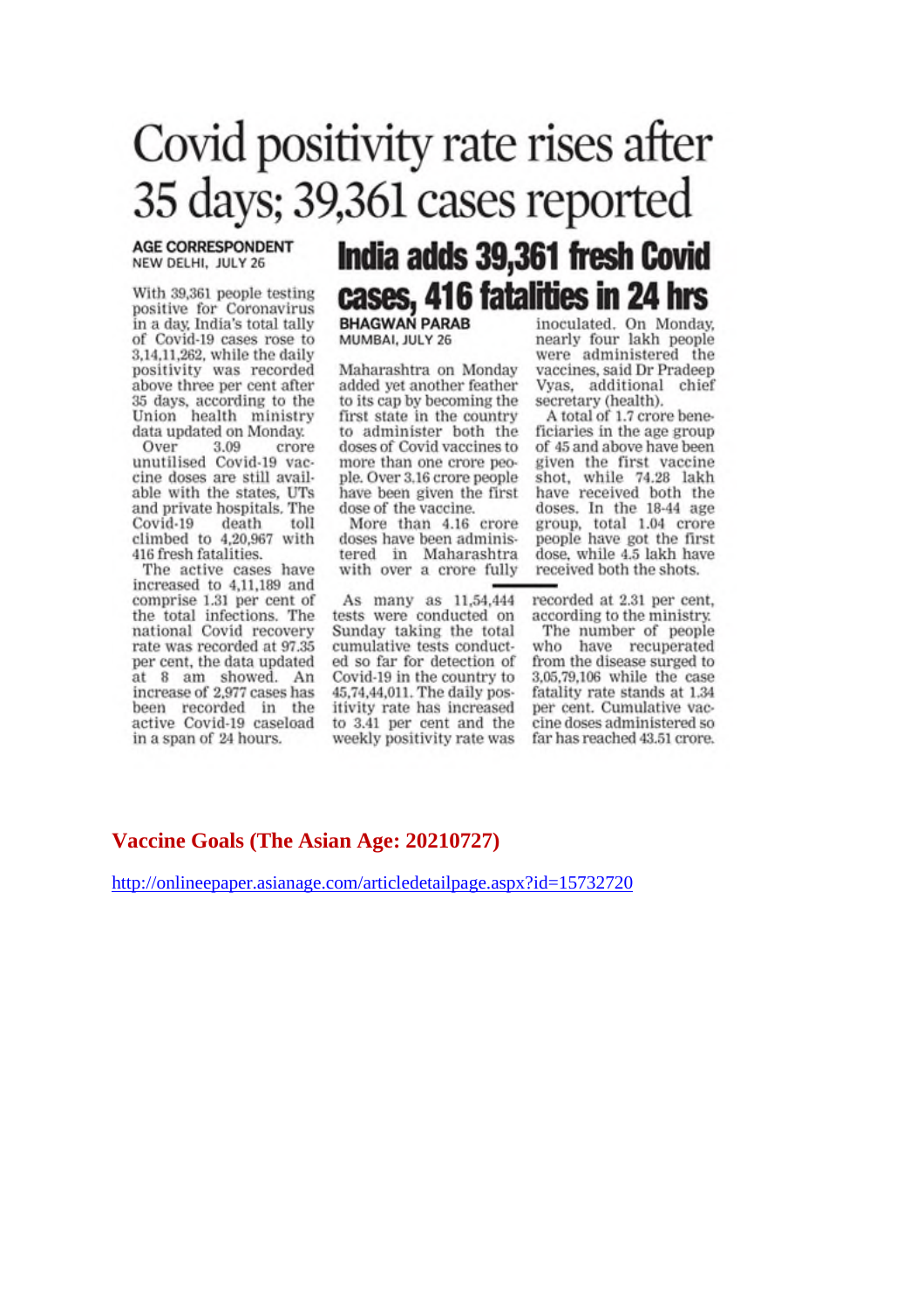**THE ASIAN AGE** 

# **27 JULY 2021**

# No more dithering, be clear on vaccine goals

the statement of Union health minister Mansukh Mandaviya in the Lok<br>Sabha last week saying that no fixed timeline can be indicated for the completion of the vaccination drive against Covid-19 reflects the ambivalent, confused and opaque manner in which the Union government has been responding to the pandemic which officially killed over four lakh Indians in the last one-and-a-half years. It is a reflection, too, of the failure of the government launching purportedly the world's largest vaccination programmne to come up with a realistic and practical plan to achieve universal vaccination, this despite repeated averments by the top people, starting from Prime Minister Narendra Modi, about the vaccine being the most important tool to the stop the killer virus.

The health minister, who was non-committal on the vaccination drive, however, went on to add that "it is expected that all beneficiaries aged 18 years and above will be vaccinated by December 2021". The curious point in the statement is that the deadline of December 31 by which the minister "expects" everyone to be vaccinated was drawn up by no agency other than the government; it was the government and its experts' group that had been repeatedly assuring the people that they will be able to vaccinate all eligible people before the deadline. It had also told the Supreme Court the same. The three-member bench of the Supreme Court had, in its order on May 31 in a case it had taken

The Centre has been talking with little clarity on its assessment of the ground realities. It had publicly said that it will procure 215 crores doses by December but the figure was reduced to 136 crores in an affidavit to the SC.

up suo motu on the response of the Union government to the pandemic, noted the averments of the Union of India. The judgment quoted from the submission of solicitor-general Tushar Mehta: "The vaccination drive will be complete by the end of December 2021, and the Central government is in active talks with foreign vaccine manufacturers at the highest political and diplomatic levels, to ensure the adequate supply of vaccines." It's a bit shocking that the Government of India is in no position, nor with a plan, to honour its word on the most important mission a government has on hand in these times.

It was not the first time that the government's callous attitude towards the vaccination drive has been exposed. Its Liberalised Vaccine Policy had earlier passed on the responsibility of vaccinating people aged between 18 and 45 years to the state

governments and the private sector. It was only upon a strong intervention by the Supreme Court, which warned of invoking the fundamental rights to equality and life, that the government went back and made some amends to that self-defeating policy.

Equally pertinently, the government has been talking with little clarity on its assessment of the ground realities. It had publicly said that it will be able to procure 215 crore doses by December but the figure was later reduced to 136 crores when it filed an affidavit in the Supreme Court after the apex court insisted on a roadmap on vaccine procurement. In short, the government set before the public one figure, gave the court another, and is now unsure of both.

It must at least now wake up to the grim realities instead of attempting to divert attention. Confusion and ineptitude cannot be the qualities that drive a government during a pandemic; but clarity and promptness can.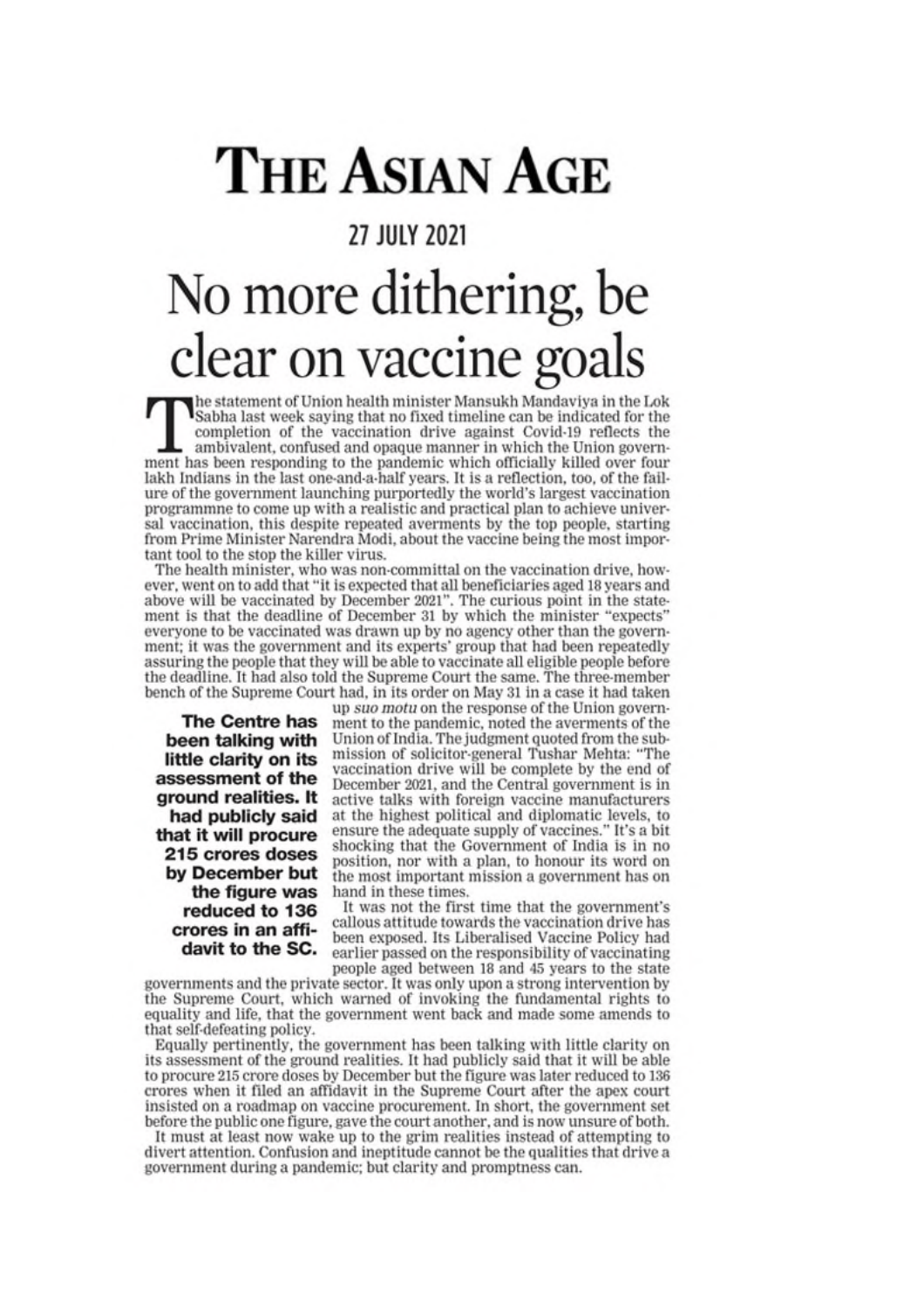#### **Universal healthcare in India**

# **Why Covid should spur moves towards universal healthcare in India (The Indian Express: 20210727)**

https://indianexpress.com/article/opinion/columns/why-covid-should-spur-moves-towardsuniversal-healthcare-in-india-7423657/

The health crisis has affected the economy, taken a toll on livelihoods. Increasing accessibility and affordability of healthcare should be part of the healing process

Oxygen cylinders being readied for patients in the hallway of an overcrowded hospital amid a surge in Covid cases (AP photo)

As India's second Covid-19 wave recedes, it leaves behind an indelible mark on the country's living memory. More than 4 lakh lives have been lost during the pandemic. It is estimated that maximum deaths occurred below the age group of 50. Many of those who died were the sole breadwinners of their families, leaving behind children exposed to an uncertain future. The human tragedy behind the statistics of the second wave will continue to disturb our conscience for a long time.

The pandemic has created a dual crisis, pertaining to health and economy. At least 230 million Indians are said to have fallen below the poverty line during the first lockdown in 2020. It exacerbated the longstanding problem of unavailability, inaccessibility and unaffordability of health services, particularly in urban areas. With patients having to bear healthcare expenses, household savings were depleted at a time when livelihoods have been drastically affected. Increased hospitalisations put an immense burden on the existing healthcare system.

As India begins to heal, we must all ask ourselves a question: How can the country equip itself so that it never faces such a dire situation ever again? The answer lies in increased investment in health systems to achieve universal health coverage (UHC) with a sharper focus on primary healthcare. This suggestion is old wine in a new bottle. It was first recommended in preindependent India by the Sir Joseph Bhore Committee, followed by several committees set up by the Government of India, WHO's "Health for All" Alma-Ata Declaration four decades ago, and more recently at Astana in 2018. It is an old idea whose time may have finally come. Primary healthcare remains the most inclusive, effective, and efficient approach to address public health needs – the emphasis should be on preventive care to minimise burden on the existing infrastructure.

UHC promises every individual access to quality healthcare, including promotive, preventive, curative, rehabilitative and palliative health services, without financial hardship. The global Covid-19 experience has proved the need to revisit the requisites germane to Target 3.8 of the SDGs — UHC, in the most practical and workable sense.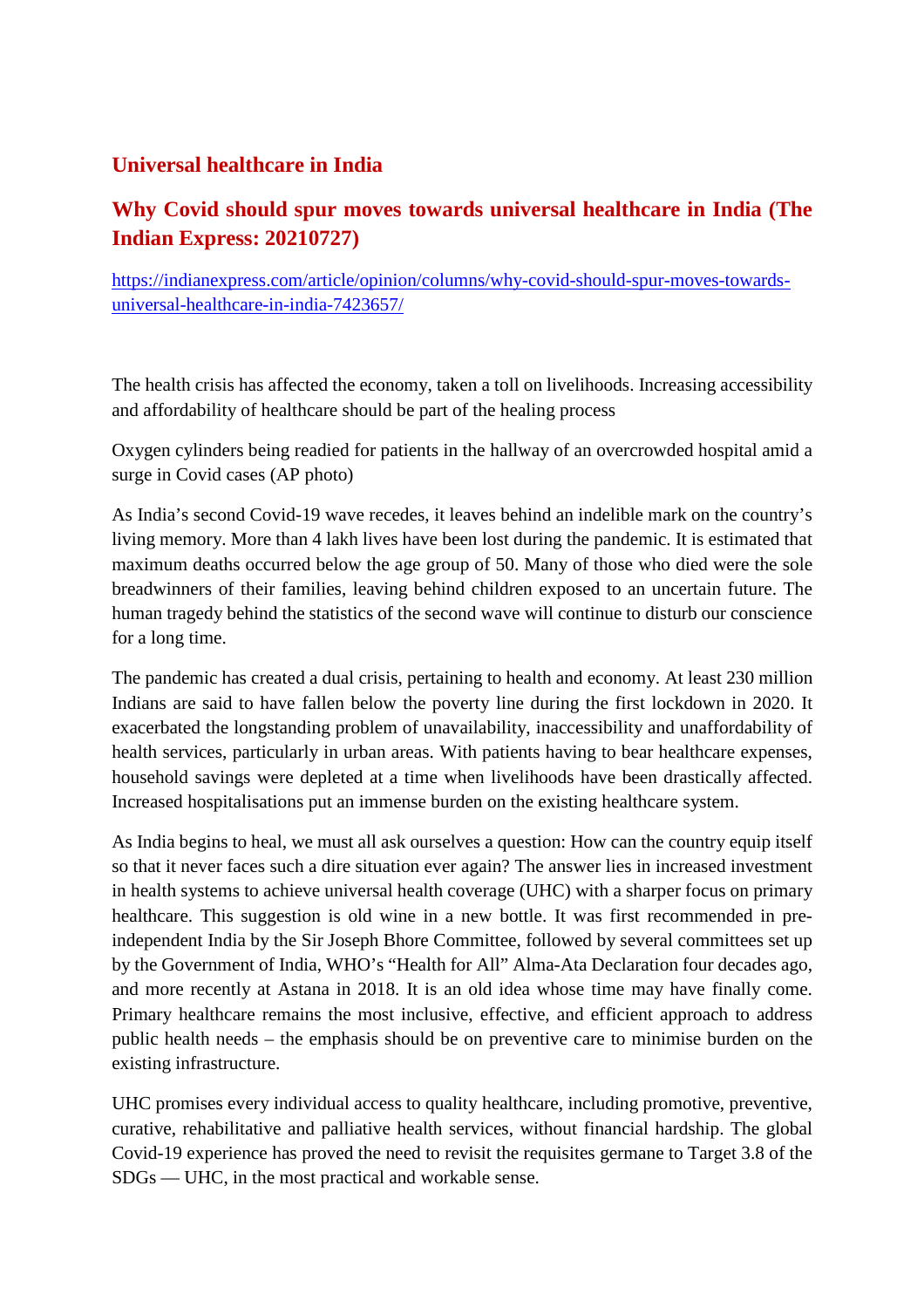Moving towards UHC requires strengthening health systems well described in WHO's 2007 framework through six "building blocks": Service delivery, health workforce, health information systems, accessible essential medicines, health financing and governance. Responsiveness and efficacy of the building blocks of health systems can be significantly enhanced by answering three policy questions around UHC: Who is covered? Which services are covered? What amount of the costs are covered?

India can learn from other countries and turn its experience in battling the pandemic into a set of unique opportunities. Countries such as Vietnam, Sri Lanka, South Korea, and Thailand in the Asia Pacific have shown just how early investment in UHC-focused resilient health systems made them well-prepared to battle the pandemic.

Before Covid-19 hit, India had been making small but significant strides towards UHC. However, the pandemic has adversely impacted these efforts with rising challenges such as insufficient funds, high out-of-pocket expenses, poor access to healthcare, gender inequities, reduction in quality and efficiency of medical services.

The National Health Policy 2017 laid out the roadmap to achieving UHC. It recommends the government increase the health budget from the existing 1.15 per cent to 2.5 per cent of the GDP by 2025 and decrease the proportion of households facing catastrophic health expenditure from the current levels by 25 per cent, till 2025. More recently, the 15th Finance Commission made similar recommendations related to an increase in state expenditure for health systems strengthening by 2022. However, it is yet to see the light of the day. To make a meaningful impact, it is important for all states to increase their state health expenditure by over 8 per cent of their budget.

The Government of India has taken a few strong measures by creating a window of opportunity for speeding up UHC implementation. Health allocation saw a 138 per cent increase in the Union Budget, 2021-22, with approximately Rs 64,180 crore allocated to the Atmanirbhar Swasth Bharat Yojana over the next six years to ramp up primary, secondary and tertiary healthcare systems. Ayushman Bharat, to an extent, is moving towards addressing sustainable and comprehensive primary healthcare by operationalising more than 75,500 wellness centres. It has provided for covering Covid-19 testing and treatment expenses for eligible beneficiaries. In a welcome move, Covid-19 vaccinations have been made free for all in government hospitals and health centres. If Ayushman Bharat can gradually cover the ambulatory care expenses as well, it will be a major step towards accelerating the pace of universal health coverage in India.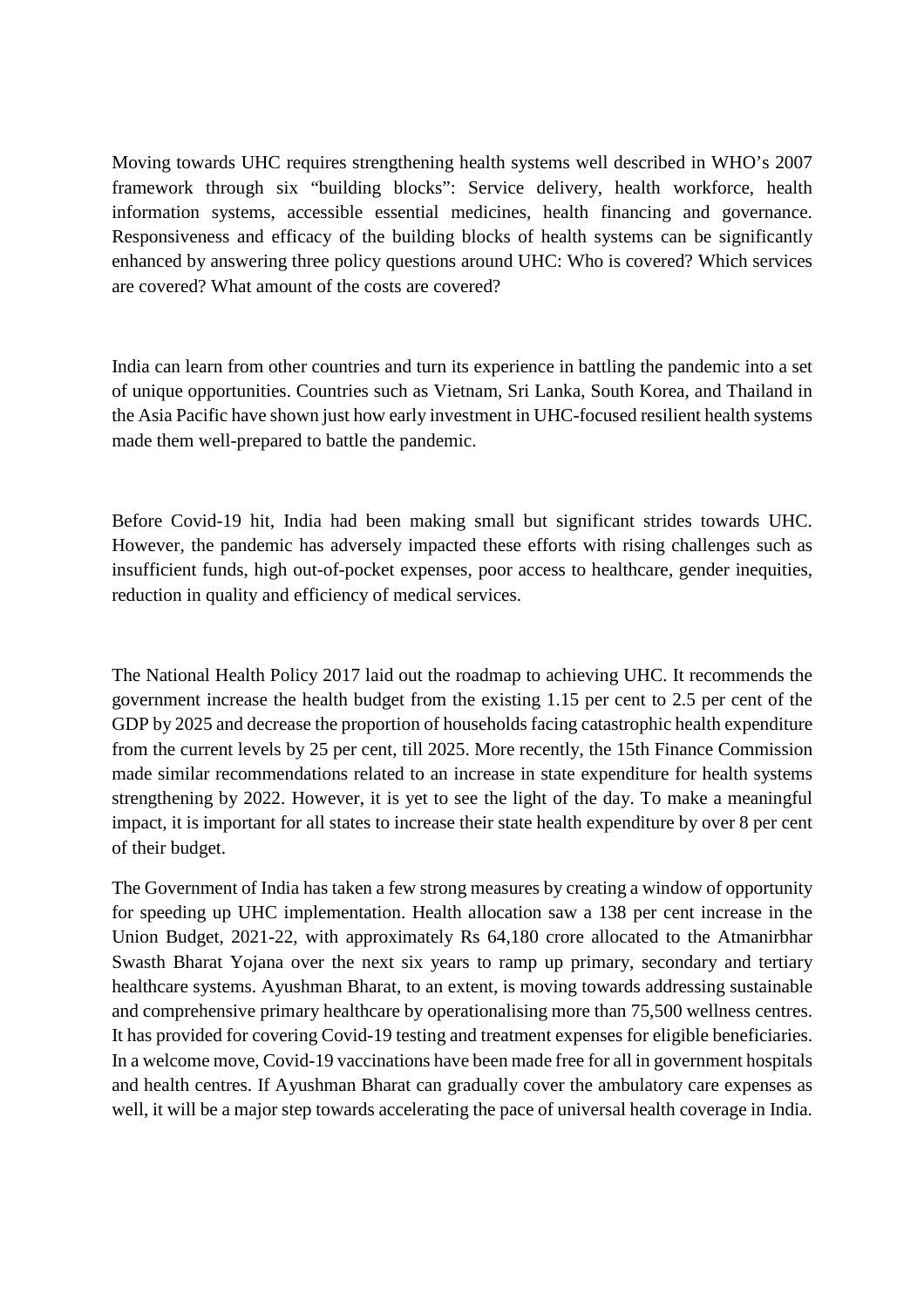While public funding is key to driving UHC in India, the inclusion of the private sector remains an unfinished agenda. Private sector is indispensable to UHC since it caters to around 70 per cent of Indians' healthcare needs. The government must take the lead in addressing the trust deficit and regulate the private sector to collectively deliver on the realisation of UHC. Countries in the Asia Pacific have begun to take steps towards catalysing private sector engagement in the effort to promote equity, access, quality and financial protection for their population. It would be prudent for the Centre to create a division on private sector partnership in the Ministry of Health and Family Welfare.

When both last-mile population as well as the targeted range of benefits are prioritised, results are more tangible. Strengthening social safety nets for the vulnerable, and economically deprived must be facilitated as a part of the national development agenda in the next 4-5 years, including establishing service delivery systems for migrants.

India entered a 37-year period of demographic dividend in 2018. Such periods are marked by rapid double-digit economic growth. Japan, China, South Korea, and Singapore were able to tap the potential of their young working population during their time and showcase tremendous progress. India, too, will need to harness the economic potential of the youth and turn it into a success story. The government, especially the Health, Education, Skills Development and Youth Affairs Ministries, will have to develop a roadmap focusing on the youth and ensure they have access to good health, quality education and decent employment to make it happen.

Lastly, the three questions around coverage, services and funds require a strong political will. Health must be turned into an issue of the masses, particularly urban health which warrants attention in the wake of Covid-19 pandemic. It is for these reasons that increased investments in UHC (with an urban primary healthcare focus) will enable us to build back better.

#### **Population bill**

#### **Uttar Pradesh's draft population bill has an ableism problem (The Indian Express: 20210727)**

https://indianexpress.com/article/opinion/columns/ups-draft-population-bill-populationcontrol-7423718/

Muralidharan writes: Apart from its coercive approach to population control, it plays into the widely prevalent notion of the disabled as a burden.Ramsagar is a resident of Noida. Of his three children, the oldest and the youngest are deaf. A trade union activist, Ramsagar, though he had heard of the proposed Uttar Pradesh Population (Control, Stabilisation and Welfare) Bill, was unaware of its contents, let alone the disability aspect. He was bemused when told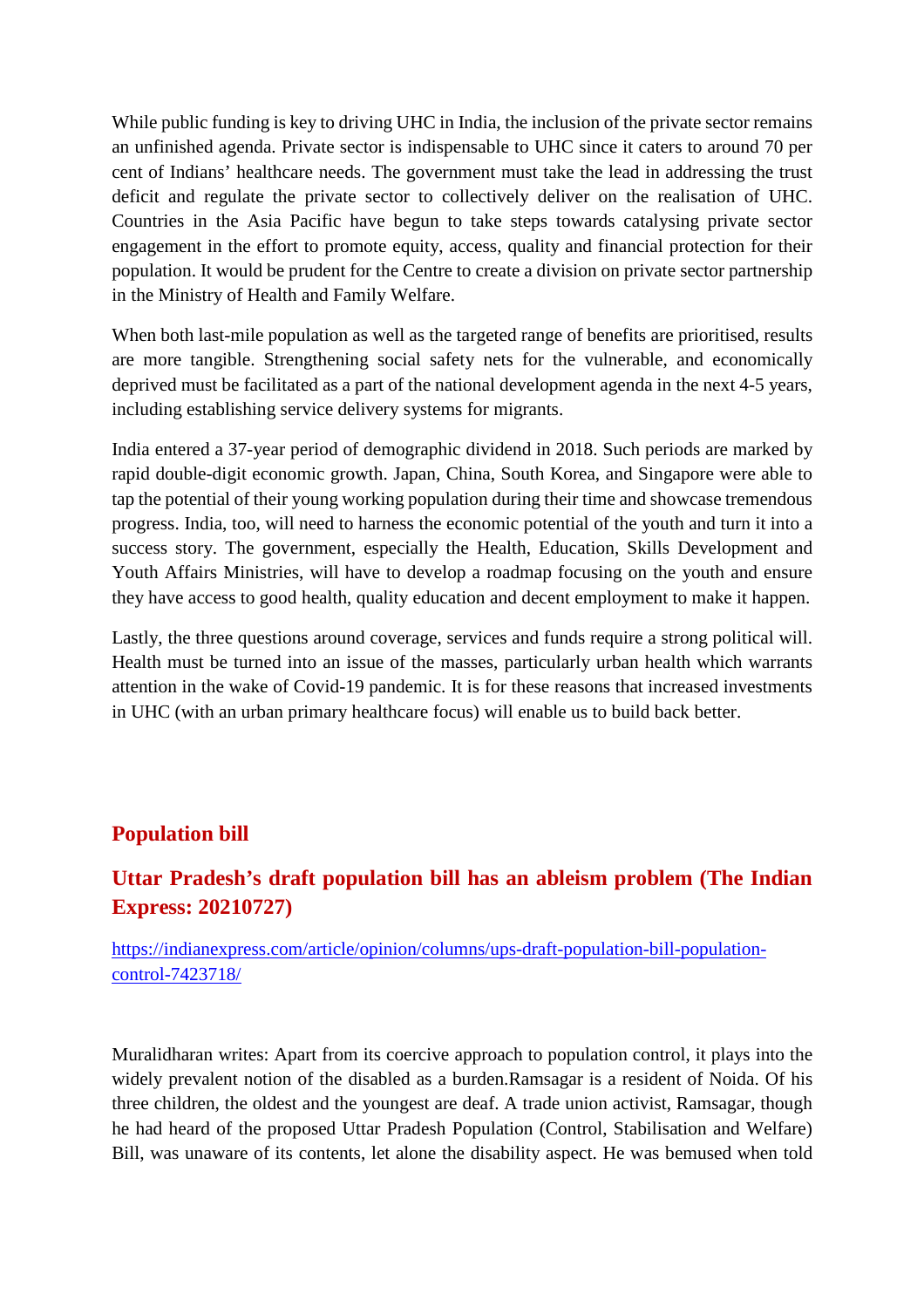that if the draft Bill is enacted into law, parents like him would not be seen in contravention of the two-child norm.

But he did ask what the status of his two disabled children would be, whether they would be counted as children at all. His queries were not misplaced.

That is precisely what Section 15 of the draft Bill would do, if enacted. The draft Bill, even while adopting a highly objectionable and coercive approach to population control, grants exemption to certain classes of individuals from the two-child norm. It lays down that, "… an action of an individual shall not be deemed to be in contravention of the two child norm under this Act, if either, or both, of his children born out of the earlier pregnancy suffer from disability and the couple conceives a third child subsequently".

A clarification: One does not "suffer" from a disability, but rather because of it. But since that is not germane to this debate, we can leave it at that. It does, however, reflect poorly on the authors of the proposed Bill.

Section 15 adopts a pejorative, almost eugenic rationale. It seeks to invoke an ableist mindset and tends to view the disabled as non-existent and equivalent to being dead. It reinforces the belief of disability being a curse. The draft Bill underpins the preconceived but widely prevalent notion of incapability or incapacity of all persons with disabilities while underlining that having a disabled child is as good as not having one at all. It views the disabled as a burden. This is despite people like IAS officer Ira Singhal and many others proving that they can overcome hurdles, both societal and structural.

Unfortunate instances of parents killing their disabled children do make news once in a while. It is the abject failure of the state to provide adequate social security and other protective measures that lead desperate parents to take such a drastic step. It also compels individual parents and society at large to think in terms of opting for another child, who they presume will be able-bodied and provide support to the family.

The Bill draws from the Rights of Persons with Disabilities Act, 2016 to define disability. There are 21 conditions listed in the Act. These include impairments like visual, hearing and speech, locomotor, intellectual disabilities as also blood disorders and learning disabilities like dyslexia.

The way disability is dealt with in the draft Bill shows a complete lack of understanding of what constitutes a disability as also its heterogeneous status. It reflects sadly on how the state views persons with disabilities. There is a total disregard of the thrust of the United Nations Convention on the Rights of Persons with Disabilities, which India ratified, as also the Rights of Persons with Disabilities Act, 2016. In fact, the UP draft Bill is in complete contravention of the United Nations Convention of the Rights of Persons with Disabilities. The UNCRPD in its preamble emphasises mainstreaming disability and "respect for difference and acceptance of persons with disabilities as part of human diversity and humanity". The draft Bill negates this understanding and turns it on its head.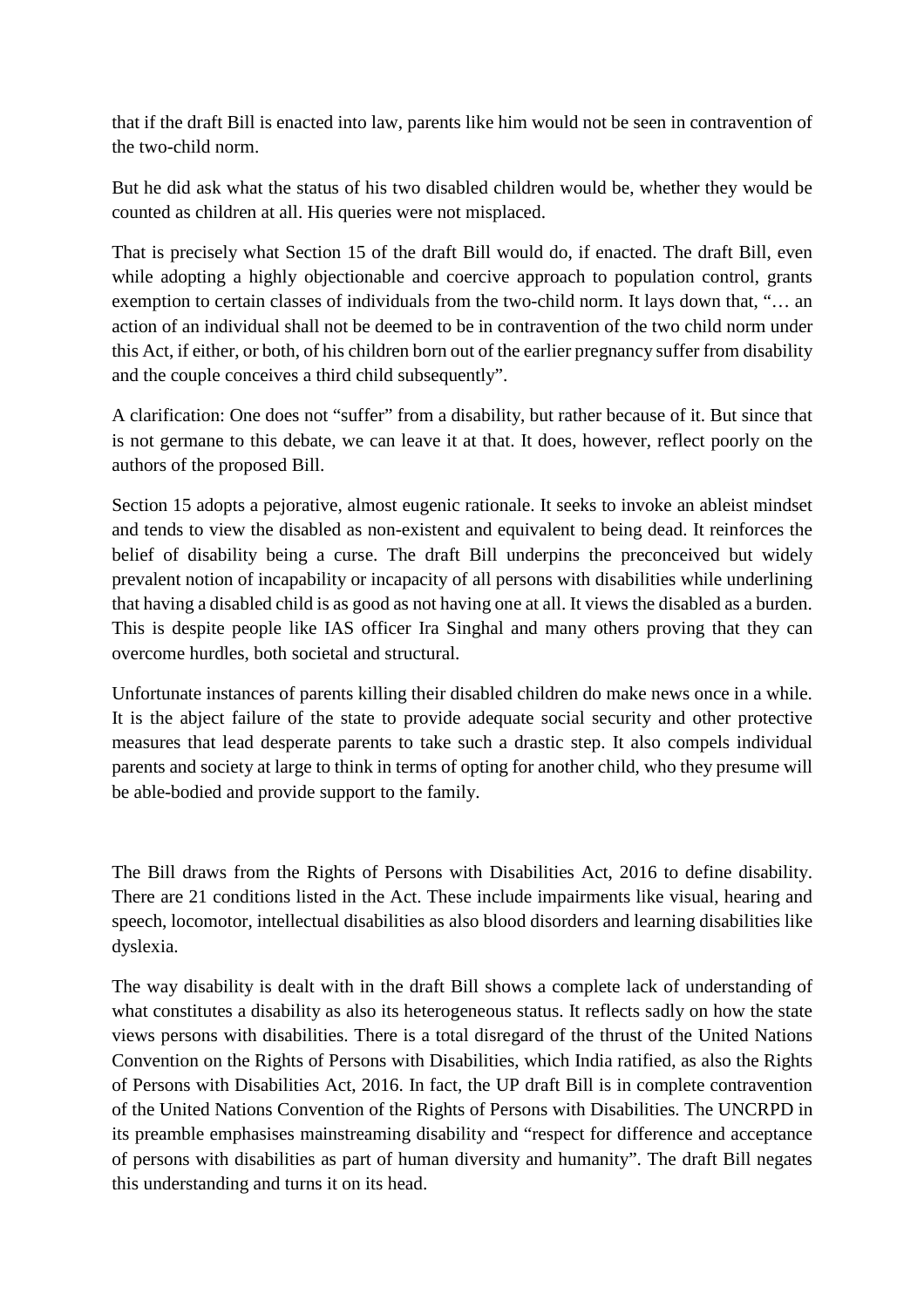Among the few other states that have legislated a two-child norm, Rajasthan adopts an approach similar to the UP draft Bill. The 2017 Assam population policy also advocates a similar position.

The UP draft Bill seeks to codify and institutionalise an ableist mindset. It stigmatises and devalues the disabled as lesser beings. Apart from its regressive, anti-poor and anti-women nature, it should also be opposed for reinforcing an ableist mindset.

It is no coincidence that Section 15 of the draft Bill is titled, "Of Death or Disability of Child". It equates the two.

#### **Personal hygiene**

### **Personal hygiene: Should you use an intimate wash? (The Indian Express: 20210727)**

https://indianexpress.com/article/lifestyle/health/intimate-wash-personal-hygiene-cleanliness-7407861/

"An intimate wash is a solution formulated especially for women to cleanse the intimate areas. Intimate wash is used for the treatment of dryness, itching and irritation of intimate areas," said Dr Megha Ranjan

Pintimate hygiene, intimate washesMany women prefer using an intimate wash to clean their intimate areas. (Source: Unsplash)

When it comes to maintaining personal hygiene, women pay a lot of attention to their skin and hair. Hygiene of intimate areas, however, is not as widely talked about. But just like any other part of the body, it is extremely important to take care of one's intimate areas by keeping them clean to prevent infections and other health hazards.

While many women are unable to decide what is safe to use, some prefer intimate washes to clean their intimate areas. But is it safe?

"An intimate wash is a solution formulated especially for women to cleanse the intimate areas. Intimate wash is used for the treatment of dryness, itching and irritation of intimate areas. They also help in maintaining normal PH of the vagina which is important in preventing bacterial infection," said Dr Megha Ranjan, assistant professor, Department of Obs & Gynae, Sharda Hospital.

The expert added that using soap to wash the intimate areas is, however, "not recommended, as it disrupts the natural vaginal flora, which will, in turn, allow the harmful bacteria to grow rapidly.".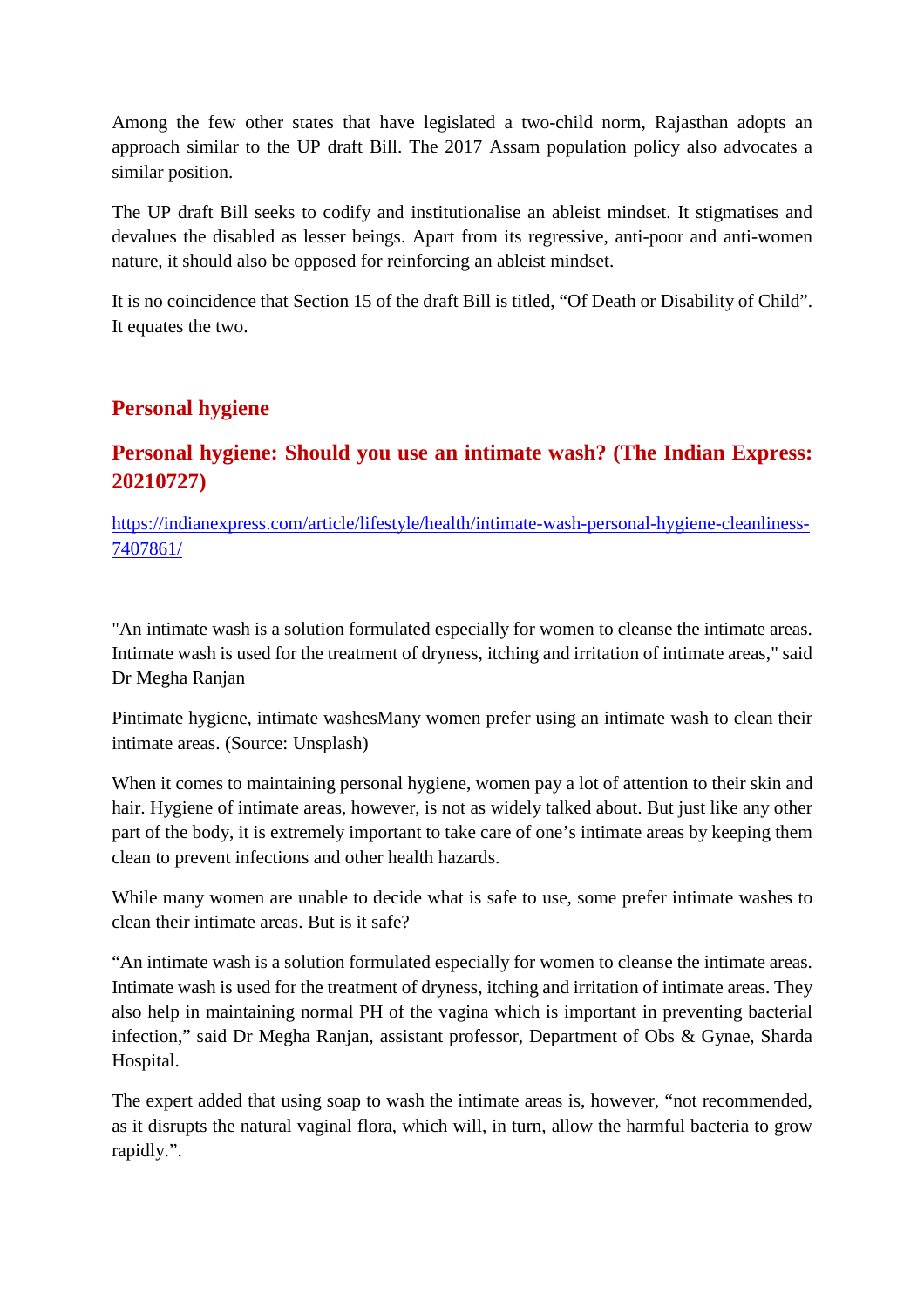ALSO READ |Covid-19: Why pregnant women should get vaccinated, according to the Health Ministry

Dr Ranjan also said an ideal intimate wash product should be "soap-free with no irritants and hypoallergic". Some of the key components to look out for while selecting an intimate wash are lactic acid, glycerin, sodium hydroxide, cocamidopropyl betadine and water.

For menopausal women, it is advised to include intimate washes in their personal cleanliness routine because they "experience hormonal changes which make their vagina extra sensitive and dry".

"There are special intimate washes for menopausal women to maintain PH and to balance out vaginal flora," Dr Ranjan added.

Like any other product, these washes should be used with discretion, as Dr Ranjan advised only "a small quantity should be taken in hand and used during toilet uses and showering" and should not be "overdone".

Additionally, intimate washes for pregnant women "should not contain strong chemicals and should be paraben-free".

#### **Covid toes:**

#### **Covid toes: Know the symptoms, causes, prevention, treatment(The Indian Express: 20210727)**

https://indianexpress.com/article/lifestyle/health/covid-toes-symptoms-causes-preventiontreatment-7411994/

As research is still ongoing, there has not been any particular cause pointed out for why it occurs, and in whom, say experts

covid toes"Covid toes will usually be cured on its own, but sometimes we may use mild doses of hydrocortisone to make the treatment faster," Dr Shuchin Bajaj said. (Source: Getty Images/Thinkstock)

Among the various effects of Covid-19, many have reported 'covid toes' or cases where ulcer or necrosis occurs on the tip of a toe and the neighbouring toe. Why is it a concern? A recent report in the BBC suggested that a teenager in Scotland has been unable to wear shoes owing to the condition, which has been prevailing for the past nine months.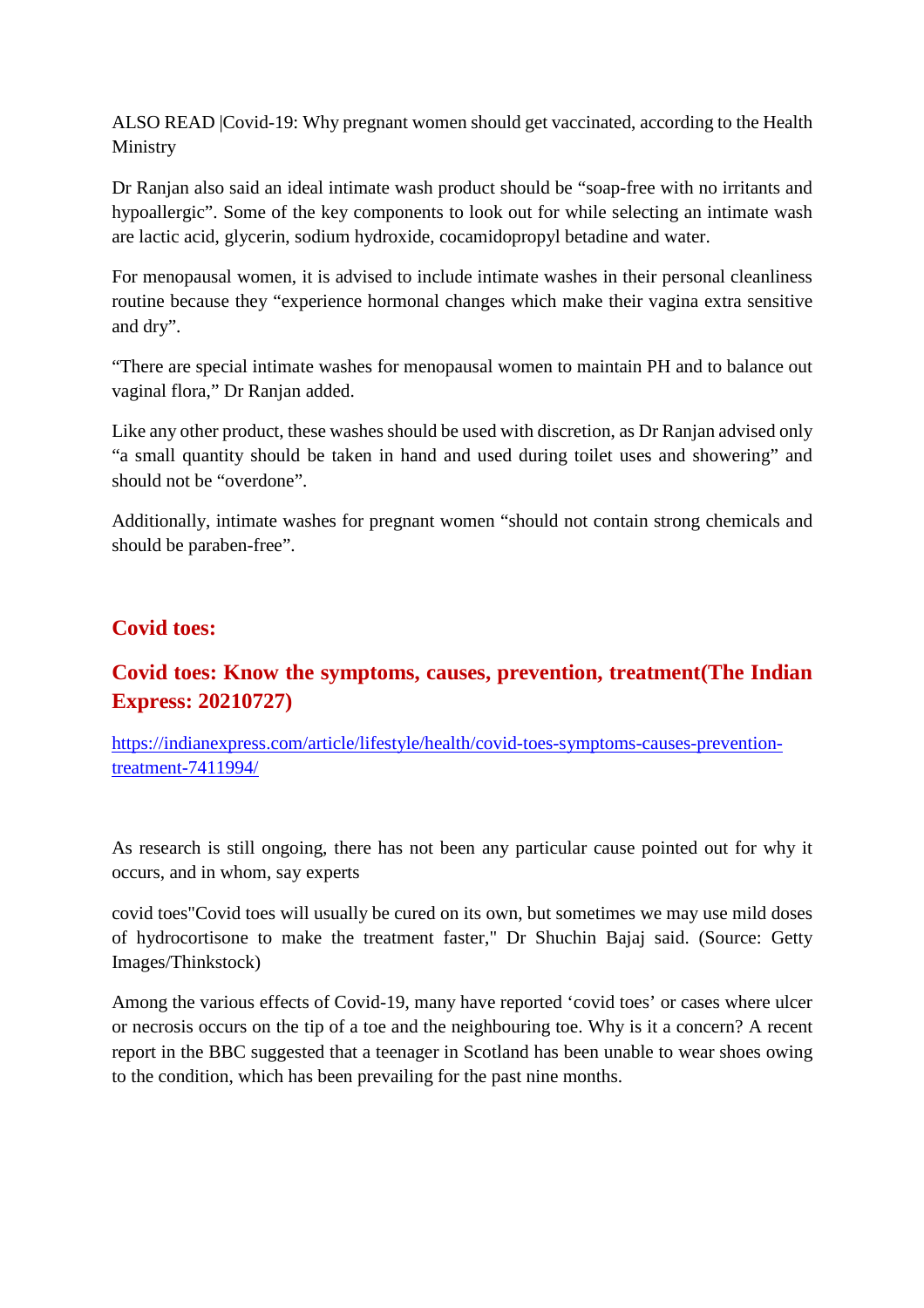"My feet swell up, I get blisters all over them and they go from pink to purple really quickly," she told BBC Scotland's The Nine. "I get lumps on the bottom of them which makes it really hard to stand up for long. I can only wear flip-flops," she added.

#### What is Covid toes?

Covid toes can develop on the fingers and toes alike. As per news-medical.net, it appears to be more common on the toes and begins with a bright red colouration on the fingers or toes, which then gradually turns purple. It can start from one toe and affect all the toes.

#### ALSO READ |Long COVID: The impact of coronavirus on humans

"Covid toes are a recently-recognised symptom of Covid and can last anywhere from 10 to 14 days to many months. Usually, there is a discoloration of the toes and the toes become red or purplish and there may be some itching associated with it. But usually there is no pain in the toes, but sometimes there can also be a presentation of pain which may become so severe that the patient is not able to wear his shoes," Dr Shuchin Bajaj, founder-director, Ujala Cygnus Group of Hospitals told indianexpress.com.

#### Causes

As research is still ongoing, there has not been any particular cause pointed out for why it occurs, and in whom.

As per news-medical.net, many of the patients who have so far been reported to have Covid toes have not had many other symptoms of Covid-19. Those that have had symptoms have had a mild fever or congestion and have been predominantly younger patients. It states that as per a proposed mechanism by Kolviras et al., Covid toes could be an antiviral immune response implemented by younger immune systems that results in microangiopathic (small blood vessel disease) changes.

However, another theory suggests that the condition may not be a direct result of Covid-19, as per medicalnewstoday.com. Instead, the researchers propose that the condition is due to lifestyle changes brought on by the lockdown, such as walking barefoot in homes; inactivity, and increased time spent in sedentary positions, the site states.

#### Symptoms

For most people, Covid toes are painless but the discolouration of the toes makes it noticeable. But for many others, it can also cause blistering, itch, and pain. For some others, there could be a build-up of pus under the skin, mentioned Dr Nandini Barua, senior consultant dermatology, Paras Hospitals, Gurgaon.

#### Treatment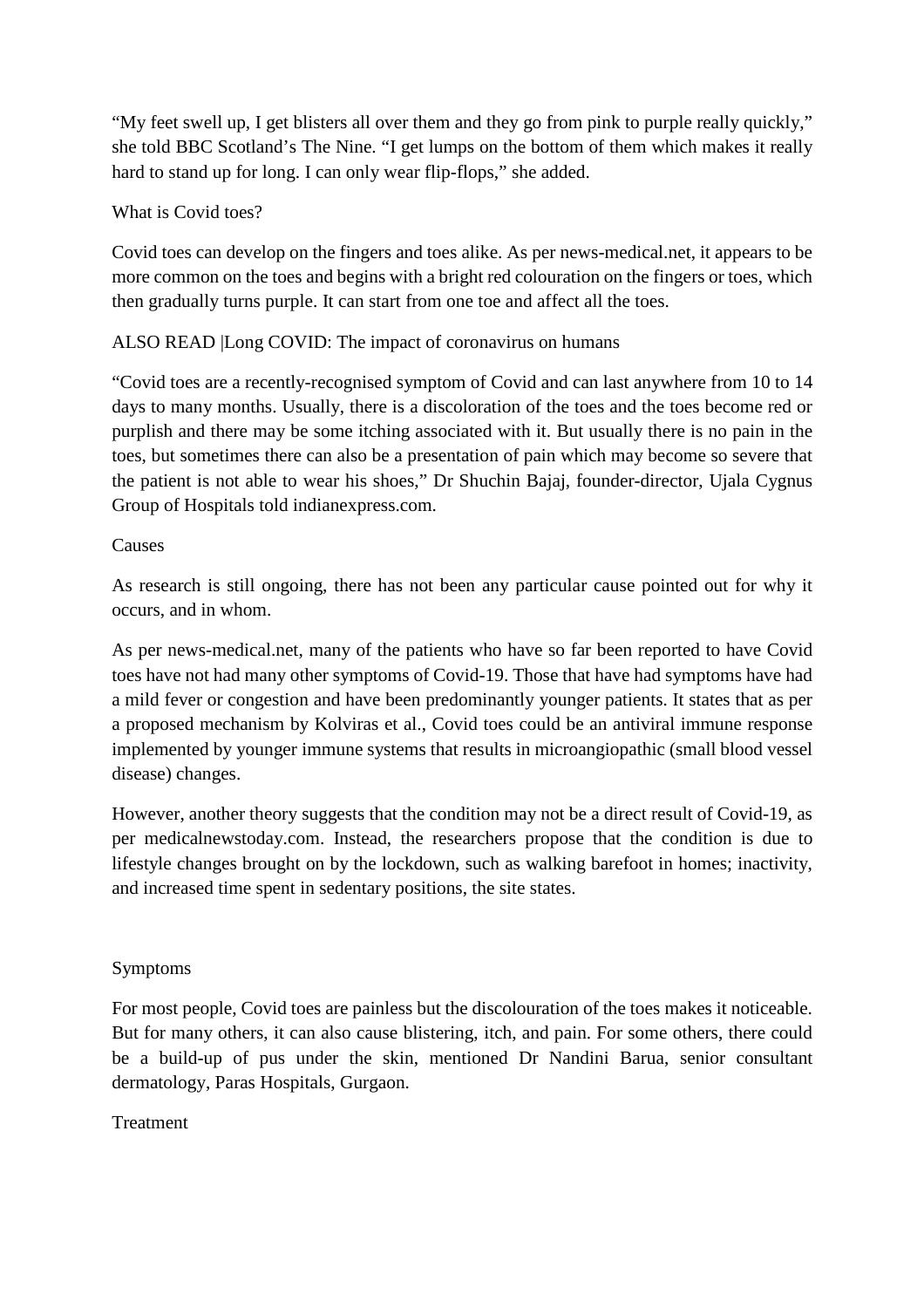While the condition clears up on its own in most cases, one should contact healthcare professional if it persists. "There is no such treatment. To reduce pain or itching, apply hydrocortisone cream to the affected area. However, if this fails to bring relief or symptoms worsen, contact a board-certified dermatologist," mentioned Dr Barua.

#### **COVID-19: Variants of Concern and Variants of Interest**

#### **COVID-19: Variants of Concern and Variants of Interest (The Hindu: 20210727)**

https://www.thehindu.com/sci-tech/health/covid-19-variants-of-concern-and-variants-ofinterest/article35301681.ece

Which variants come under which category?

What began as a pneumonia outbreak in Wuhan, China, in December 2019, has assumed global proportions and claimed countless lives within a span of two

# **Over three crore COVID-19 vaccine doses in balance with States/UTs: Health Ministry**

#### **(The Hindu: 20210727)**

https://www.thehindu.com/sci-tech/health/over-three-crore-covid-19-vaccine-doses-inbalance-with-statesut-health-ministry/article35521985.ece

51,18,210 vaccine doses were administered in the last 24 hours, says Health Ministry

More than 3.29 crore (3,29,38,559) balance and unutilised COVID-19 vaccine doses are still available with the States/UTs and private hospitals to be